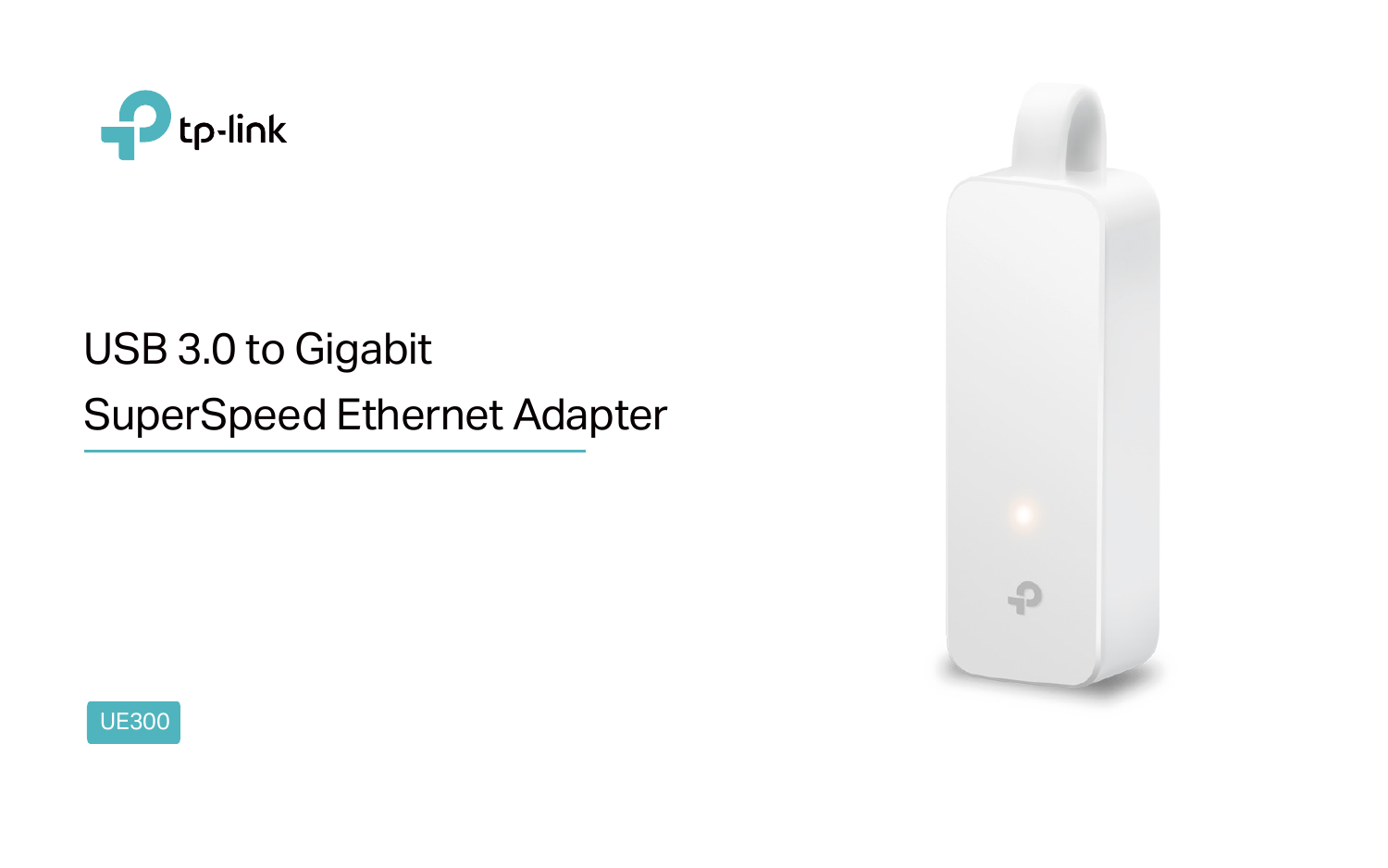# Features



· USB 3.0 & Gigabit – Equipped with USB 3.0 ports and Gigabit Ethernet port, UE300 provides a high speed data transfer rate



## High Speed Portable Devices Plug and Play

· Compact Design – Compact design with a retractable cable makes it an ideal on the go





· User Friendly – Plug and play, enjoy the most stable and rapid Internet